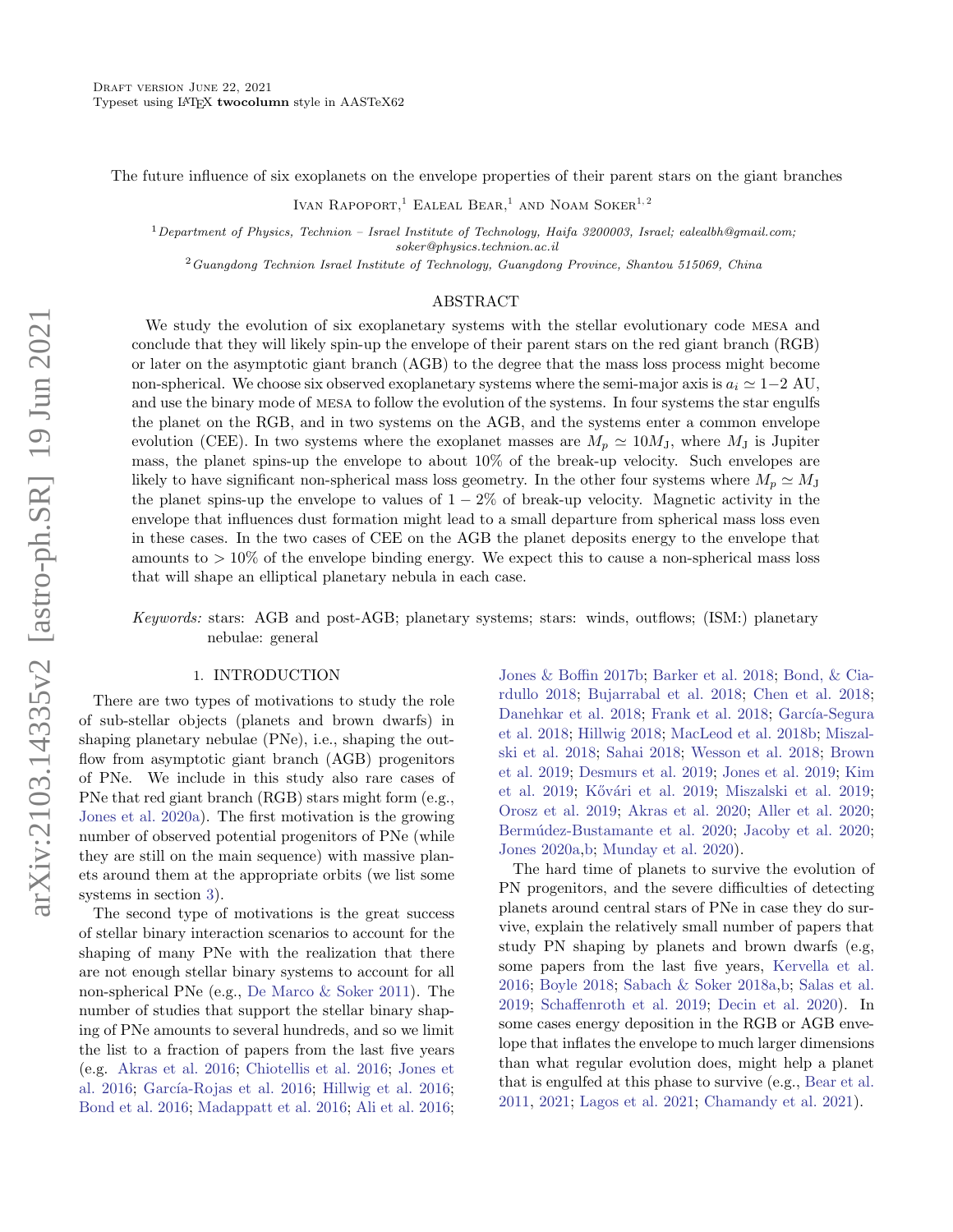The challenge for shaping PNe by planets is to find processes by which a companion with a mass of  $\approx 1\%$ of the AGB (or RGB) star influences the mass loss geometry to a detectable level. Stellar companions can affect the envelope of the PN progenitor and its mass loss in some relatively energetic processes. Most notable processes that three-dimensional hydrodynamical simulations of the common envelope evolution (CEE) with stellar companions have revealed over the years is the inflation of the envelope and ejection of a relatively dense equatorial outflow (e.g., [Livio & Soker](#page-6-14) [1988;](#page-6-14) [Ra](#page-6-15)[sio & Livio](#page-6-15) [1996;](#page-6-15) [Sandquist et al.](#page-6-16) [1998;](#page-6-16) [Ricker & Taam](#page-6-17) [2008;](#page-6-17) [Passy et al.](#page-6-18) [2012;](#page-6-18) [Nandez et al.](#page-6-19) [2014;](#page-6-19) [Ohlmann et](#page-6-20) [al.](#page-6-20) [2016;](#page-6-20) [Iaconi et al.](#page-5-33) [2017b;](#page-5-33) [MacLeod et al.](#page-6-21) [2018a\)](#page-6-21). A brown dwarf affects the envelope much less than a stellar companion (e.g., [Kramer et al.](#page-6-22) [2020\)](#page-6-22), and a planet will have an even smaller effect of this type. Other stellarinduced energetic processes include, among others, the extreme deformation of the AGB (or RGB) envelope at the end of the CEE to form two opposite polar 'funnels' (e.g., [Soker](#page-6-23) [1992a;](#page-6-23) [Reichardt et al.](#page-6-24) [2019;](#page-6-24) García-Segura [et al.](#page-5-34) [2020;](#page-5-34) [Zou et al.](#page-7-1) [2020\)](#page-7-1), and the launching of jets inside the envelope  $(e.g., Chamandy et al. 2018; López- $\frac{1}{2}$ )$  $(e.g., Chamandy et al. 2018; López- $\frac{1}{2}$ )$  $(e.g., Chamandy et al. 2018; López- $\frac{1}{2}$ )$  $(e.g., Chamandy et al. 2018; López- $\frac{1}{2}$ )$  $(e.g., Chamandy et al. 2018; López- $\frac{1}{2}$ )$ Cámara et al. [2019;](#page-6-26) [Schreier et al.](#page-6-26) 2019; [Shiber et al.](#page-6-27) [2019;](#page-6-27) [Lopez-Camara et al.](#page-6-28) [2020\)](#page-6-28). Planets that experience the CEE with AGB and RGB stars are unable to have these large effects. Even if a planet does launch jets, the result is likely to be only two small opposite clumps along the symmetry axis (ansae; FLIERS), e.g., [Soker](#page-6-29) [\(2020\)](#page-6-29).

The influence of planets on the mass loss geometry is via non-linear effects that amplify the perturbations of the planets. In particular, the possible important role of dust formation in determining the mass loss rate and geometry during the CEE (e.g., [Soker](#page-6-30) [1992b,](#page-6-30) [1998b;](#page-6-31) [Glanz, & Perets](#page-5-36) [2018;](#page-5-36) [Iaconi et al.](#page-5-37) [2019,](#page-5-37) [2020\)](#page-5-38). These effects include the action of a dynamo that amplifies magnetic fields in giant stars (e.g., [Leal-Ferreira et al.](#page-6-32) [2013;](#page-6-32) [Vlemmings](#page-7-2) [2018\)](#page-7-2) after the planet spins-up the envelope (e.g., [Soker](#page-6-31) [1998b;](#page-6-31) [Nordhaus & Blackman](#page-6-33) [2006\)](#page-6-33). These magnetic fields might affect the formation of dust on the surface of the giant star, and via that the mass loss geometry (e.g., [Soker](#page-6-34) [2000,](#page-6-34) [2001a;](#page-6-35) [Khouri et al.](#page-6-36) [2020\)](#page-6-36). Another process of a planet deep inside the giant envelope is the excitation of waves whose amplitude becomes large on the giant surface to the degree that they influence the efficiency of dust formation (e.g., [Soker](#page-6-37) [1993\)](#page-6-37).

We therefore set the goal to examine the degree of spin-up that parent stars of some observed exoplanets will suffer as they swallow their planet, and to calculate how much orbital energy the core-planet system releases relative to the binding energy of the giant envelope. The

notion that planets spin-up their parent star on the RGB or AGB is not new of course (e.g., [Soker](#page-6-38) [1996;](#page-6-38) [Siess &](#page-6-39) [Livio](#page-6-39) [1999a;](#page-6-39) [Massarotti](#page-6-40) [2008;](#page-6-40) [Carlberg et al.](#page-5-39) [2009;](#page-5-39) [Nord](#page-6-41)[haus et al.](#page-6-41) [2010;](#page-6-41) [Mustill & Villaver](#page-6-42) [2012;](#page-6-42) [Nordhaus &](#page-6-43) [Spiegel](#page-6-43) [2013;](#page-6-43) García-Segura et al. [2014;](#page-5-40) [Privitera et al.](#page-6-44)  $2016a$ , b; [Staff et al.](#page-6-46)  $2016$ ; Aguilera-Gómez et al.  $2016$ ; [Veras](#page-7-3) [2016;](#page-7-3) [Guo et al.](#page-5-42) [2017;](#page-5-42) [Rao et al.](#page-6-47) [2018;](#page-6-47) [Jimenez](#page-5-43) [et al.](#page-5-43) [2020\)](#page-5-43). Our new contribution is the calculation of these effects in specific observed exoplanetary systems that are likely to shape future PNe. Namely, we only deal with planets that the star swallows on the upper RGB or during the AGB. We do not deal with exoplanets with a semi-major axis smaller than  $\simeq$  1 AU.

This study follows that by [Hegazi et al.](#page-5-44) [\(2020\)](#page-5-44) who determine the potential role of three exoplanets and two brown dwarfs on the future RGB or AGB evolution of their parent star. We list two of these systems and four other exoplanets in section [3.](#page-2-0) Like [Hegazi et al.](#page-5-44) [\(2020\)](#page-5-44) we use the Modules for Experiments in Stellar Astrophysics in its binary mode (MESA-binary) as we describe in section [2.](#page-1-0) A key ingredient in the study of [Hegazi et al.](#page-5-44) [\(2020\)](#page-5-44) that we adopt here is the usage of a lower than traditional mass loss rate on the giant branches. This particularly affects the stellar evolution on the upper AGB. This lower mass loss rate approach is based on the argument that in a case where no companion, stellar or sub-stellar, spins-up the envelope of an AGB star, the mass loss rate of the AGB star is much lower than what traditional formulas give [\(Sabach](#page-6-9) [& Soker](#page-6-9) [2018a](#page-6-9)[,b;](#page-6-10) they termed such stars that suffer no spin-up interaction with a companion angular momentum isolated stars or *Jsolated stars*). These three earlier studies of our group discuss some aspects that we do not deal with here, like the brightest end of the PN luminosity function in old stellar populations. However, they did not study the degree of spin-up and spiraling-in of the planet into the giant envelope which we study here (section [4\)](#page-2-1). We summarize our results in section [5.](#page-3-0)

#### 2. NUMERICAL METHOD

<span id="page-1-0"></span>We use mesa-binary (version 10398; [Paxton et al.](#page-6-48) [2011,](#page-6-48) [2013,](#page-6-49) [2015,](#page-6-50) [2018,](#page-6-51) [2019\)](#page-6-52). We follow the inlist of [Hegazi et al.](#page-5-44) [\(2020\)](#page-5-44) (which is based on the example of stellar plus point mass) in order to investigate the impact the planet has on the stellar evolution. We take the planet to be a point mass (i.e., we do not follow its evolution or possible mass accretion by the planet). We here list parameters that we change from their default values in the mesa-binary mode for all runs.

• We set the initial ratio of the angular velocity  $(\omega)$ and the critical angular velocity  $(\omega_{\text{critical}})$  of the primary star, while it is on the main sequence, in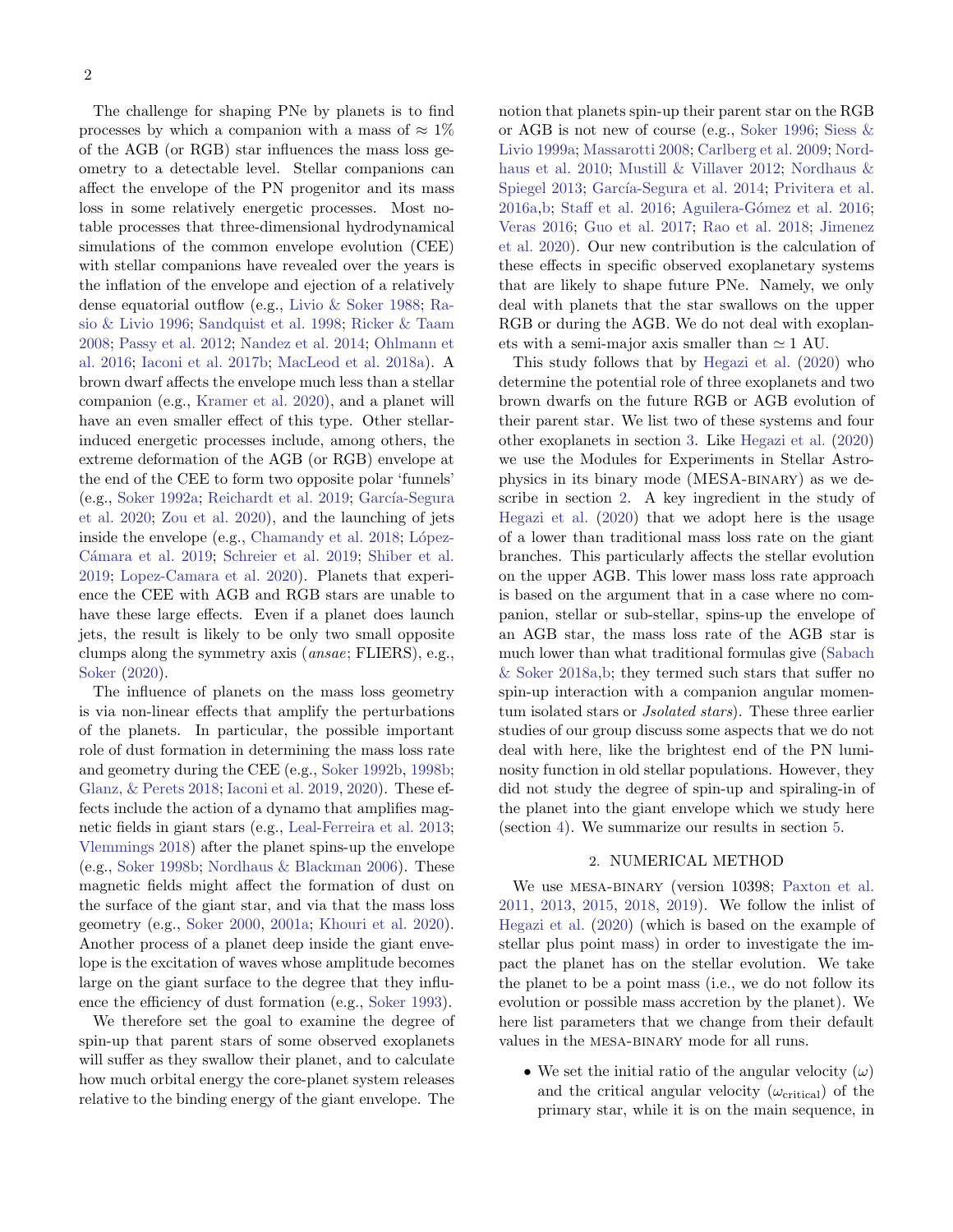all systems to be  $\frac{\omega}{\omega_{\text{critical}}} = 0.001$ . We took this value as an initial rotation for slow rotators. This slow initial rotation has no effect on our study of giant stars.

- We allow tidal circulation (do tidal circ) and synchronization (do tidal sync) because tidal forces and their effects become very important close to the beginning of the CEE.
- To avoid numerical difficulties we do not limit the minimum of the time step.
- We took into account mass-loss by wind, and we used Reimer's and Blocker's formulas for the RGB and AGB evolutionary stages, respectively. The commonly used value of the wind mass-loss rate efficiency parameter is  $\eta \simeq 0.5$ . We assume a lower mass loss rate as we discussed above, and take  $\eta = 0.09$  for HIP 114933 b and  $\eta = 0.12$  for all other systems.

Let us elaborate on the last assumption of  $\eta$  < 0.5. As we mention in section [1,](#page-0-0) this is an assumption that we adopt from earlier works [\(Sabach & Soker](#page-6-9) [2018a,](#page-6-9)[b\)](#page-6-10). These earlier studies based this assumption on the argument that the stellar samples that have been used to derive  $\eta \simeq 0.5$  are contaminated by binary systems that increase the mass loss rate. We take the specific values of  $\eta = 0.09$  or  $\eta = 0.12$  as these are about the maximum values of  $\eta$  that allow the respective stars to engulf their exoplanets. Larger values of  $\eta$  will not bring the respective stars to engulf their planets. This assumption clearly needs a future verification.

# <span id="page-2-0"></span>3. THE SAMPLE OF OBSERVED PLANETARY **SYSTEMS**

We search for exoplanetary systems where a massive planet might enter the envelope of their parent star along the RGB or the AGB, i.e., the system enters a CEE. We do not follow the CEE, but we do determine the properties of the giant star at the onset of the CEE. We search for such systems in the Extrasolar Planets Encyclopaedia; (exoplanet.eu; [Schneider et al.](#page-6-53) [2011\)](#page-6-53). [Hegazi et al.](#page-5-44) [\(2020\)](#page-5-44) already studied the evolution of the two exoplanets HIP 75458 b and beta Pic c. However, they did not examine the particular properties of the giants that we are interested in. For the systems HIP 90988 b, HIP 75092 b, and HIP 114933 b we took the initial parameters from [Jones et al.](#page-5-45) [\(2021\)](#page-5-45), while for the initial parameters of the system HD 222076 b we used the studies of [Jiang et al.](#page-5-46) [\(2020\)](#page-5-46) and [Witten](#page-7-4)[myer et al.](#page-7-4) [\(2017\)](#page-7-4). In systems with uncertain inclination (HIP 114933 b, HIP 90988 b, and HIP 75092 b in this

In the first five columns in Table [1](#page-3-1) we list the name of the system/planet and four relevant properties of the exoplanetary systems that observations give, the initial stellar mass, the planet mass, the initial semi-major axis, and the eccentricity.

#### 4. EVOLUTION TO THE CEE

<span id="page-2-1"></span>We simulate the evolution of the six systems that we list in Table [1,](#page-3-1) starting with their initial properties from the table and with metalicity of  $z = 0.02$ . We end the simulations when the planet enters the envelope of its parent star (i.e., the system enters a CEE), either when the star is on the RGB or on the AGB, as we indicate in the sixth column of the table. We record the mass of the star, its radius, and its envelope mass at the onset of the CEE, as well as of the eccentricity of the orbit of the planet at that time. We list these quantities at the onset of the CEE in columns 7-10 of Table [1.](#page-3-1)

Although we do not simulate the CEE, we do calculate relevant properties. Due to tidal interaction in the pre-CEE phase the planet spins-up the giant envelope to an angular velocity of  $\omega_{\text{tidal}}$ . After it enters the envelope the planet spirals-in to very small radius and further spins-up the giant envelope. Under the assumption that the envelope structure does not change (see below), we calculate the final angular velocity of the envelope (after the CEE)  $\omega_{\text{CEE}}$ . In the eleventh column we list the ratio  $\omega_{\text{CEE}}/\omega_{\text{tidal}}$  and in the twelfth column we list the ratio  $\omega_{\text{CEE}}/\omega_{\text{critical}}$ , where  $\omega_{\text{critical}}$  is the critical (breakup) angular velocity of the envelope above which it breaks apart.

The above assumption that the envelope structure does not change during the CEE holds when the planet does not deposit much angular momentum or much energy. However, in the cases of HIP 75458 b and beta Pic c the envelope angular momentum reaches values of  $\omega_{\rm CEE} \simeq 0.1 \omega_{\rm critical}$  and in the cases of beta Pic c and HIP 114933 b the orbital energies that the planets release is significant. We do expect the envelope to expand and flatten somewhat in response, increasing the value of the envelope moment of inertia and reduces the angular velocity. Nonetheless, the envelope are substantially deformed in these three cases as well.

When the planet spirals-in it releases orbital gravitational energy until it is destroyed at a very small orbital separation (e.g., [Kramer et al.](#page-6-22) [2020](#page-6-22) for a recent study). We calculate the orbital energy  $E_{\text{orbit}}$ that the system releases from the onset of the CEE to an orbital separation of  $a_{\text{post}-\text{CEE}} = 1R_{\odot}$ . Because the initial orbital separation is much larger than  $1R_{\odot}$ ,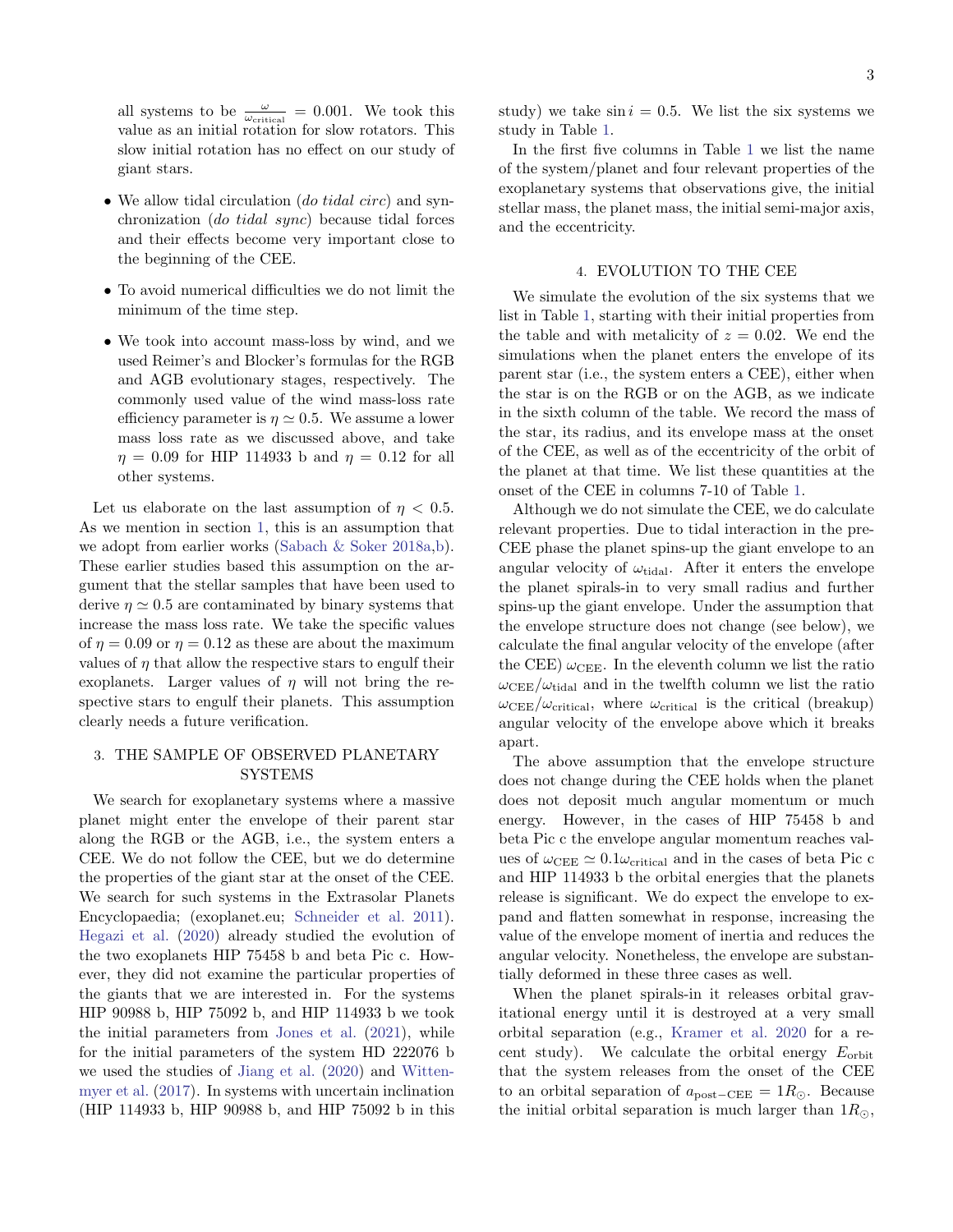|              | $M_{*,i}$        | $M_n$       | $a_i$       | $e_i$ | <b>CEE</b> | $M_{\rm *, CEE}$ | $R_{\rm CEE}$ | $M_{\rm env, CEE}$ | $e_{\rm CEE}$          | $\omega_{\rm CEE}$<br>$\omega_{\rm tidal}$ | $\omega_{\rm CEE}$<br>$\omega_{\rm critical}$ | $E_{\rm orbit}$<br>$E_{env}$ | $E_{env}$     |
|--------------|------------------|-------------|-------------|-------|------------|------------------|---------------|--------------------|------------------------|--------------------------------------------|-----------------------------------------------|------------------------------|---------------|
|              | $M_{\odot}$      | $M_{\rm J}$ | $R_{\odot}$ |       |            | $M_{\odot}$      | $R_{\odot}$   | $M_{\odot}$        |                        |                                            |                                               |                              | $10^{46}$ erg |
| HIP 75458 b  | 1.4              | 9.40        | 273.00      | 0.71  | RGB        | 1.39             | 38.39         | 1.05               | 0.005                  | 2.8                                        | 0.109                                         | 0.048                        | 12            |
| HIP 90988 b  | $1.3\,$          | 0.98        | 270.82      | 0.08  | RGB        | 1.28             | 96.49         | 0.87               | 0.003                  | 3.3                                        | 0.015                                         | 0.015                        | 4.8           |
| HIP 75092 b  | $\overline{.28}$ | 0.89        | 434.21      | 0.42  | RGB        | 1.25             | 138.85        | 0.79               | 0.022                  | 3.9                                        | 0.014                                         | 0.022                        | 3.3           |
| HD 222076 b  | $\cdot$ 38       | 1.57        | 393.34      | 0.08  | RGB        | 1.35             | 140.29        | 0.89               | 0.004                  | 3.4                                        | 0.023                                         | 0.034                        | 3.8           |
| beta Pic c   | 1.73             | 9.37        | 585.00      | 0.25  | AGB        | 1.67             | 231.16        | 1.12               | 0.020                  | 4.4                                        | 0.087                                         | 0.275                        | 3.4           |
| HIP 114933 b | 1.39             | 0.97        | 610.44      | 0.21  | AGB        | 1.18             | 368.34        | 0.61               | $0.154 \parallel 54.8$ |                                            | 0.011                                         | 0.106                        | 0.94          |

<span id="page-3-1"></span>Table 1. The six exoplanetary systems that we study here. The first column gives the name of the system, while the next four columns list four properties that are derived from observations, the stellar initial mass  $M_{*,i}$ , the planet mass  $M_p$ , the initial semi-major axis  $a_i$ , and the initial eccentricity  $(e_i)$ . The next four column list the properties of the system at the onset of the CEE, the phase of the parent star (RGB or AGB), its mass  $(M_{*,\text{CEE}})$ , its radius  $(R_{\text{CEE}})$ , and its envelope mass  $(M_{\text{env,CEE}})$ , and the eccentricity of the planet-giant binary system  $(e_{\text{CEE}})$ . The next three columns give three relevant ratios for our study, the ratio of the envelope angular velocities at the end of the CEE ( $\omega_{\text{CEE}}$ ) to that at the onset of the CEE ( $\omega_{\text{tidal}}$ ), the ratio of  $\omega_{\text{CEE}}$  to the breakup angular speed of the giant ( $\omega_{\text{critical}}$ ), and the ratio of the orbital energy that the planet releases at the end of the CEE when the orbital separation is  $a = 1R_{\odot}$  (E<sub>orbit</sub>) to the binding energy of the envelope that resides above  $r = 1R_{\odot}$  $(E<sub>env</sub>)$ . For reference we also list this envelope binding energy in the last column.

this energy is  $E_{\text{orbit}} = 0.5GM_{*,1}M_p/1R_{\odot}$ , where  $M_{*,1}$ is the giant mass inward to  $r = 1R_{\odot}$ . We calculate the binding energy of the envelope that resides above  $r = a_{\text{post}-\text{CEE}} = 1R_{\odot}$ ,  $E_{\text{env}}$ . In the next-to-last column of the Table [1](#page-3-1) we list the ratio  $E_{\rm orbit}/E_{\rm env}$ , and in the last column we list  $E_{env}$ .

4

In calculating the binding energy of the envelope that resides at  $r > 1R_{\odot}$  we took half the gravitational energy of that part of the envelope  $E_{env} = 0.5|U_{grav}|$ , where  $U_{\text{grav}} = -\int_{M_{*,1}}^{M_*} [GM(r)/r] dm$ , and  $M_*$  is the stellar mass. At a radius of  $\approx 1 R_{\odot}$  the binding energy calculated this way and that calculated by adding the gravitational and internal energy become equal (e.g., [Lo](#page-6-54)[hev et al.](#page-6-54) [2019\)](#page-6-54). We take a final orbital radius for the planet at  $a_{\text{post}-\text{CEE}} = 1R_{\odot}$  because at about that radius massive planets start to evaporate. [Kramer et al.](#page-6-22) [\(2020\)](#page-6-22), for example, list the orbital radius at which their hot giant envelope starts to evaporate a planet of mass  $M_p = 0.01 M_{\odot}$  as  $r_{\text{eva}} = 1.27 R_{\odot}$ . The planet might spiral-in further while it is evaporated because its tidal destruction radius is much smaller,  $r_{tid} = 0.06R_{\odot}$ . Our results are sensitive to the uncertain value of apost−CEE and therefore there are some uncertainties in the values that we calculate based on the value of  $a_{\text{post}-\text{CEE}}$ .

We demonstrate the evolution of two systems in Fig. [1](#page-3-2) for a planet engulfment on the RGB, and in Fig. [2](#page-4-0) for a planet engulfment on the AGB (see [Hegazi et al.](#page-5-44) [2020](#page-5-44) for the evolution of HIP 75458 b and beta Pic c). We present the evolution of the stellar radius (blue solid line), the periastron distance  $(1-e)a$ , and the eccentricity of these two systems.

The rapid fall of the planet to the envelope with the increase in stellar radius  $R$  demonstrates the well-known sensitivity of the tidal forces to the ratio of  $R/a$ . Like



<span id="page-3-2"></span>Figure 1. The eccentricity (red-dashed line), stellar radius (blue line) and periastron distance (black line) for HD 222076 b as a function of time starting at  $t = 3.74 \times$  $10<sup>9</sup>$  yr and ending at the onset of the CEE.

previous studies (e.g., [Hegazi et al.](#page-5-44) [2020\)](#page-5-44), we find that AGB stars are likely to engulf planets shortly after a helium shell flash (thermal pulse). These helium shell flashes are seen in Fig. [2](#page-4-0) as spikes in the stellar radii.

# 5. DISCUSSION AND SUMMARY

<span id="page-3-0"></span>The degree to which planets can shape the outflow from RGB and AGB stars is an open question. As a result of that, the fraction of PNe that are shaped by planetary systems (and brown dwarfs) is also an open question. The difficulties in answering these questions result from the complicated shaping mechanisms by planets as well as the large difficulties of observations to detect planets in PNe, mainly because many planets do not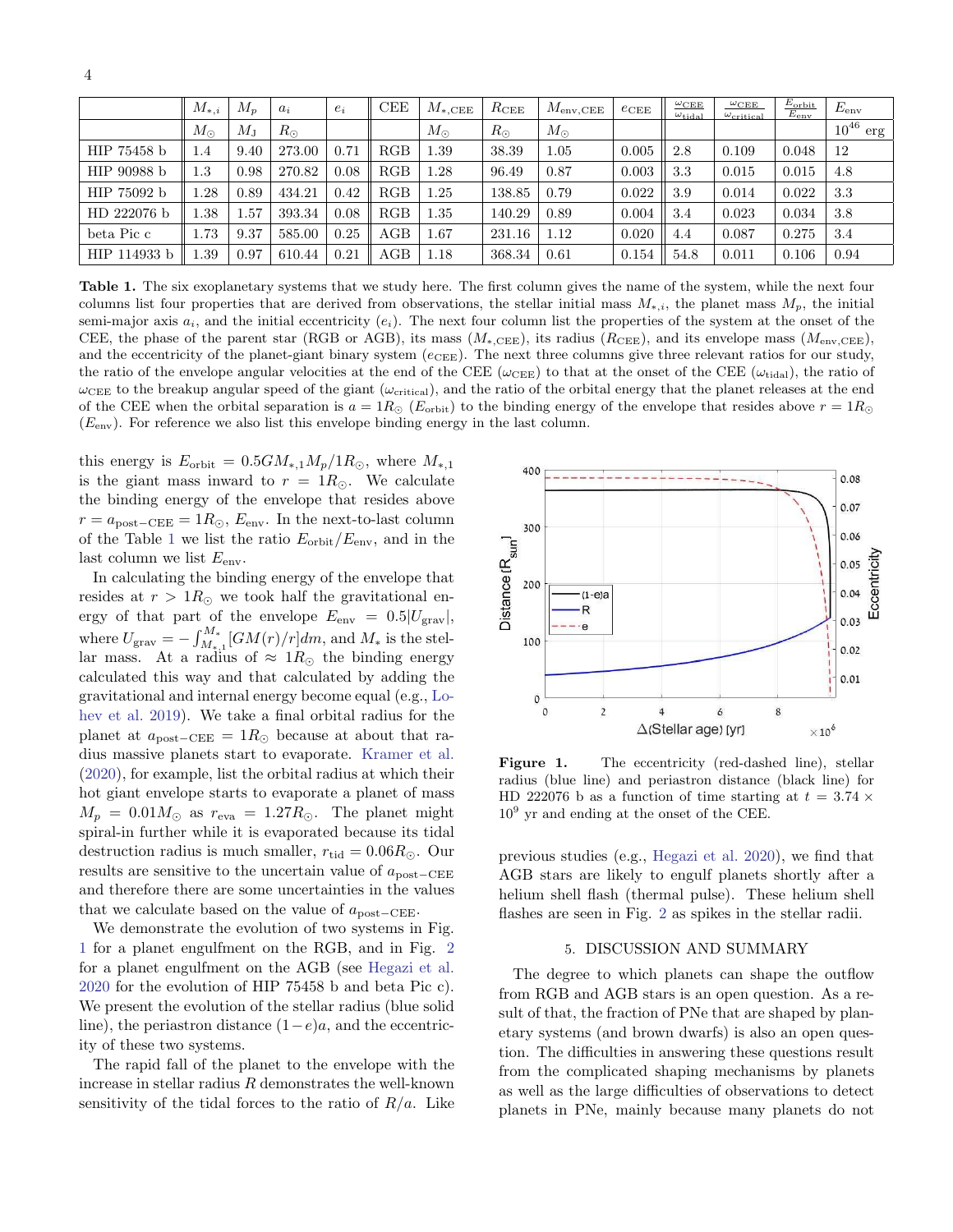

<span id="page-4-0"></span>Figure 2. Similar to Fig. [1,](#page-3-2) but for the system HIP 114933 b and starting at  $t = 3.77 \times 10^9$  yr.

survive the evolution. As such, our view is that many small steps will achieve the goal of answering these questions. The present study is one such small step where we study observed planetary systems. We examine the possible future influence of the planets on the post-CEE giant envelope of their parent star.

Planets might influence the mass loss rate and geometry by inducing other processes (see section [1\)](#page-0-0). One process is the excitation of waves that have large surface amplitudes when the planet is deep in the envelope. Another process is the spinning-up of the giant envelope to a degree that allows the operation of an efficient dynamo. The sun rotates at about half a per cent of its breakup velocity  $\omega_{\text{critical}}$ , and despite this low value has a pronounced dynamo activity to the degree than the wind from the sun is not spherical, neither in velocity nor in mass loss rate. In RGB and AGB stars the magnetic activity might make the geometry of dust formation non-spherical (section [1\)](#page-0-0). More dust formation implies a higher mass loss rate from these luminous cool giants.

We learn from Table [1](#page-3-1) that in all cases the planets spin-up the envelopes of their parent stars to angular velocities of  $\omega_{CEE} > 0.01 \omega_{critical}$ . We expect a nonnegligible magnetic activity in all these giants. The spinup process is particularly significant in the two systems with massive planets,  $M_P \simeq 10 M_J$ , where the angular velocity is about ten per cent of the breakup angular velocity. In these two cases, HIP 75458 b and beta Pic c, the envelope achieves significant rotation before the planet even enters the envelope, and more so after the CEE.

It is not clear whether planets can accrete sufficient amount of mass to launch jets before they enter the envelope. [Salas et al.](#page-6-11) [\(2019\)](#page-6-11) present an optimistic view on planet launching jets in a triple system where a tertiary star keeps the planet outside the envelope and on an eccentric orbit. We also consider another possibility [\(Soker](#page-6-29) [2020](#page-6-29) and references therein), according to which the most likely process for planets to form jets is by forming an accretion disk around the core of the RGB or AGB star after the core tidally destroys the planet. All these processes require further studies.

The direct deposition of significant amount of orbital energy to the envelope takes place only at the end of the CEE. As expected, we learn from the next-to-last last column of Table [1](#page-3-1) that a large ratio of the orbital energy that the planet releases to the binding energy of the giant envelope occurs only when the parent star is on the AGB, i.e., when the radius of the envelope is very large. In these two cases, HIP 114933 b and beta Pic c, we obtain  $\frac{E_{\text{orbit}}}{E_{\text{env}}}$  = 0.11 and 0.27, respectively. This amount of energy is likely to inflate the envelope, therefore reducing the effective temperature. A lower effective temperature facilitates dust formation that in turn makes the mass loss process more susceptible to the dynamo activity and to the excitation of waves by the planet when it is deep in the envelope (and before it is destroyed).

Overall, we take out findings to support the notion that massive planets, more massive than about Jupiter mass, can enhance the mass loss rate from RGB and AGB stars and shape their wind to a low degree of aspherical mass loss.

## ACKNOWLEDGEMENTS

We thank an anonymous referee for helpful comments. This research was supported by a grant from the Israel Science Foundation (769/20).

### DATA AVAILABILITY

The data underlying this article will be shared on reasonable request to the corresponding author.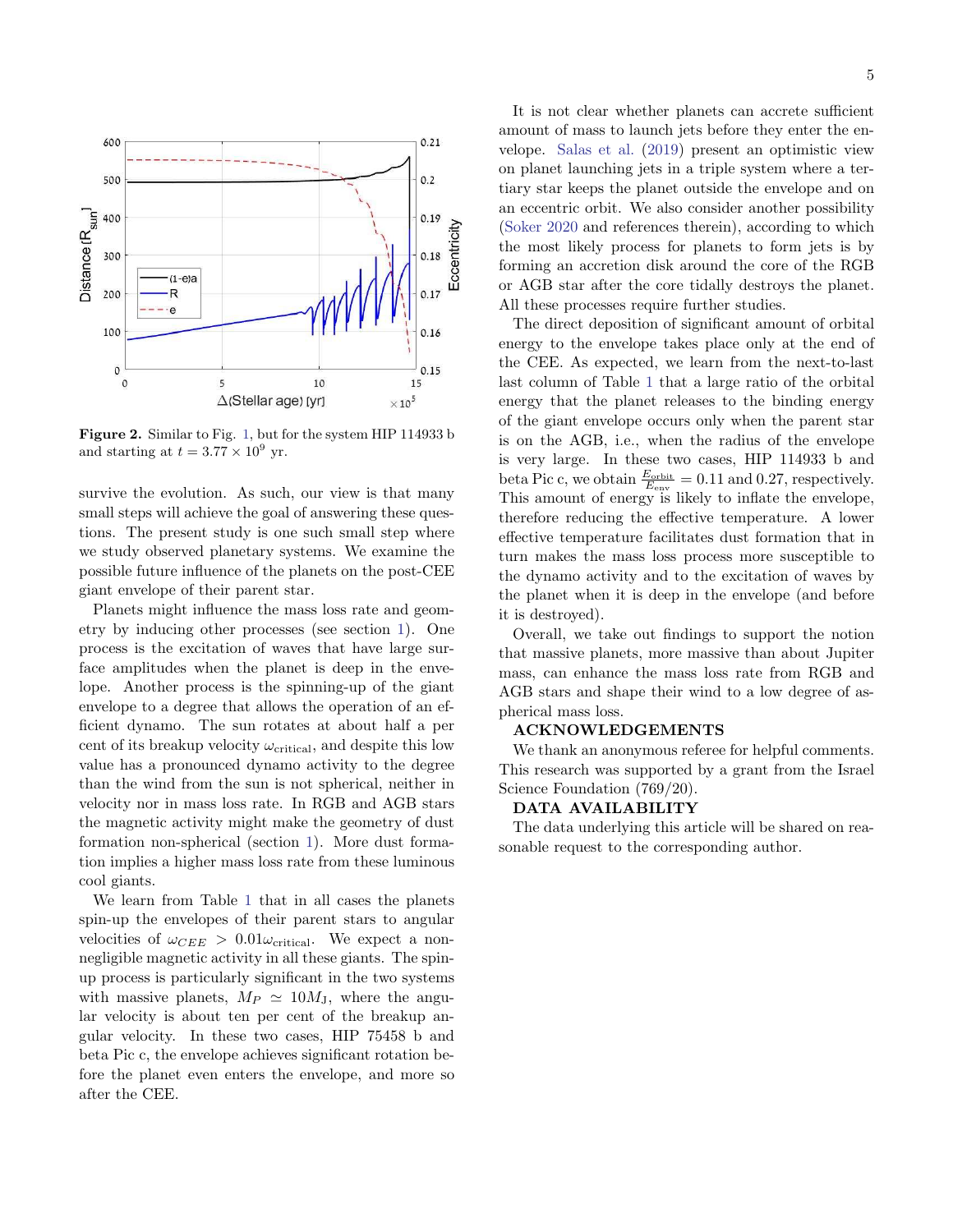- <span id="page-5-41"></span>Aguilera-Gómez, C., Chanamé, J., Pinsonneault, M. H., & Carlberg, J. K. 2016, ApJ, 829, 127
- <span id="page-5-2"></span>Akras, S., Clyne, N., Boumis, P., Monteiro, H., Goncalves, D. R., Redman, M. P., & Williams, S. 2016, MNRAS, 457, 3409
- <span id="page-5-21"></span>Akras, S., Monteiro, H., Aleman, I., Farias M. A. F., May D., & Pereira C. B., 2020, MNRAS, 493, 2238
- <span id="page-5-8"></span>Ali, A., Dopita, M. A., Basurah, H. M., Amer, M. A., Alsulami, R., & Alruhaili, A. 2016, MNRAS, 462, 1393
- <span id="page-5-22"></span>Aller, A., Lillo-Box, J., Jones, D., Miranda, L. F., & Barceló Forteza, S., 2020, A&A, 635, A128. doi:10.1051/0004-6361/201937118
- <span id="page-5-10"></span>Barker, H., Zijlstra, A., De Marco, O., et al. 2018, MNRAS, 475, 4504
- <span id="page-5-31"></span>Bear, E. Merlov, A., Arad, Y. & Soker, 2021, arXiv:2106.00582
- <span id="page-5-30"></span>Bear, E., Soker, N., & Harpaz, A. 2011, ApJL, 733, L44. doi:10.1088/2041-8205/733/2/L44
- <span id="page-5-23"></span>Bermúdez-Bustamante, L. C., García-Segura, G., Steffen, W., et al. 2020, MNRAS, 493, 2606
- <span id="page-5-11"></span>Bond, H. E., & Ciardullo, R. 2018, Research Notes of the American Astronomical Society, 2, 143
- <span id="page-5-7"></span>Bond, H. E., Ciardullo, R., Esplin, T. L., Hawley, S. A., Liebert, J., & Munari, U. 2016, ApJ, 826, 139
- <span id="page-5-28"></span>Boyle, L. A. 2018, Ph.D. Thesis
- <span id="page-5-18"></span>Brown, A. J., Jones, D., Boffin, H. M. J., et al. 2019, MNRAS, 482, 4951. doi:10.1093/mnras/sty2986
- <span id="page-5-12"></span>Bujarrabal V., Castro-Carrizo A., Van Winckel H., Alcolea J., Sánchez Contreras C., Santander-García M., Hillen M., 2018, A&A, 614, A58
- <span id="page-5-39"></span>Carlberg, J. K., Majewski, S. R., & Arras, P. 2009, ApJ, 700, 832
- <span id="page-5-32"></span>Chamandy, L., Blackman, E. G., Nordhaus, J., & Wilson, E. 2021, MNRAS, 502, L110. doi:10.1093/mnrasl/slab017
- <span id="page-5-35"></span>Chamandy, L., Frank, A., Blackman, E. G., et al. 2018, MNRAS, 480, 1898
- <span id="page-5-13"></span>Chen Z., Blackman E. G., Nordhaus J., Frank A., Carroll-Nellenback J., 2018, MNRAS, 473, 747
- <span id="page-5-3"></span>Chiotellis, A., Boumis, P., Nanouris, N., Meaburn, J., & Dimitriadis, G. 2016, MNRAS, 457, 9
- <span id="page-5-14"></span>Danehkar A., Karovska M., Maksym W. P., Montez R., 2018, ApJ, 852, 87
- <span id="page-5-29"></span>Decin, L., Montargès, M., Richards, A. M. S., et al. 2020, Science, 369, 1497. doi:10.1126/science.abb1229
- <span id="page-5-19"></span><span id="page-5-1"></span>De Marco, O., & Soker, N. 2011, PASP, 123, 402
- Desmurs, J.-F., Alcolea, J., Lindqvist, M., Bujarrabal, V., Soria-Ruiz, R., de Vicente, P., 2019, arXiv:1905.07219
- <span id="page-5-15"></span>Frank A., Chen Z., Reichardt T., De Marco O., Blackman E., Nordhaus J., 2018, Galax, 6, 113
- <span id="page-5-5"></span>García-Rojas, J., Corradi, R. L. M., Monteiro, H., Jones, D., Rodriguez-Gil, P., & Cabrera-Lavers, A. 2016, ApJL, 824, L27
- <span id="page-5-16"></span>García-Segura, G., Ricker, P. M., & Taam, R. E. 2018, ApJ, 860, 19
- <span id="page-5-34"></span>García-Segura, G., Taam, R. E., & Ricker, P. M. 2020, ApJ, 893, 150. doi:10.3847/1538-4357/ab8006
- <span id="page-5-40"></span>García-Segura, G., Villaver, E., Langer, N., Yoon, S.-C., & Manchado, A. 2014, ApJ, 783, 74
- <span id="page-5-36"></span>Glanz, H., & Perets, H. B. 2018, MNRAS, 478, L12
- <span id="page-5-42"></span>Guo, J., Lin, L., Bai, C., & Liu, J., 2017, Ap&SS, 362, 15. doi:10.1007/s10509-016-2978-7
- <span id="page-5-44"></span>Hegazi, A., Bear, E., & Soker, N. 2020, MNRAS, 496, 612. doi:10.1093/mnras/staa1551
- <span id="page-5-17"></span>Hillwig, T. 2018, Galaxies, 6, 85
- <span id="page-5-6"></span>Hillwig, T. C., Bond, H. E., Frew, D. J., Schaub, S. C., & Bodman, E. H. L. 2016, AJ, 152, 34
- <span id="page-5-37"></span>Iaconi, R., Maeda, K., De Marco, O., Nozawa, T., & Reichardt, T., 2019, MNRAS, 489, 3334
- <span id="page-5-38"></span>Iaconi, R., Maeda, K., Nozawa, T., et al. 2020, MNRAS, 497, 3166. doi:10.1093/mnras/staa2169
- <span id="page-5-33"></span>Iaconi, R., Reichardt, T., Staff, J., De Marco, O., Passy, J.-C., Price, D., Wurster, J., & Herwig, F. 2017b, MNRAS, 464, 4028
- <span id="page-5-24"></span>Jacoby, G. H., Hillwig, T. C., & Jones, D. 2020, MNRAS, 498, L114. doi:10.1093/mnrasl/slaa138
- <span id="page-5-46"></span>Jiang, C., Bedding, T. R., Stassun, K. G., et al. 2020, ApJ, 896, 65. doi:10.3847/1538-4357/ab8f29
- <span id="page-5-43"></span>Jimenez, R., Gråe JØrgensen, U., & Verde, L. 2020, JCAP, 2020, 027. doi:10.1088/1475-7516/2020/10/027
- <span id="page-5-25"></span>Jones, D. 2020a, Reviews in Frontiers of Modern Astrophysics; From Space Debris to Cosmology, 123. doi:10.1007/978-3-030-38509-5 5
- <span id="page-5-26"></span>Jones, D. 2020b, Galaxies, 8, 28. doi:10.3390/galaxies8020028
- <span id="page-5-9"></span>Jones, D., & Boffin, H. M. J. 2017b, Nature Astronomy 1, 0117
- <span id="page-5-0"></span>Jones, D., Boffin, H. M. J., Hibbert, J., et al. 2020b, A&A, 642, A108. doi:10.1051/0004-6361/202038778
- <span id="page-5-20"></span>Jones, D., Pejcha, O., & Corradi, R. L. M. 2019, MNRAS, 489, 2195. doi:10.1093/mnras/stz2293
- <span id="page-5-4"></span>Jones, D., Wesson, R., García-Rojas, J., Corradi, R. L. M., & Boffin, H. M. J. 2016, MNRAS, 455, 3263
- <span id="page-5-45"></span>Jones, M. I., Wittenmyer, R., Aguilera-Gómez, C., et al. 2021, A&A, 646, A131. doi:10.1051/0004-6361/202038555
- <span id="page-5-27"></span>Kervella, P., Homan, W., Richards, A. M. S., Decin, L., McDonald, I., Montargès M., & Ohnaka, K., 2016, A&A, 596, A92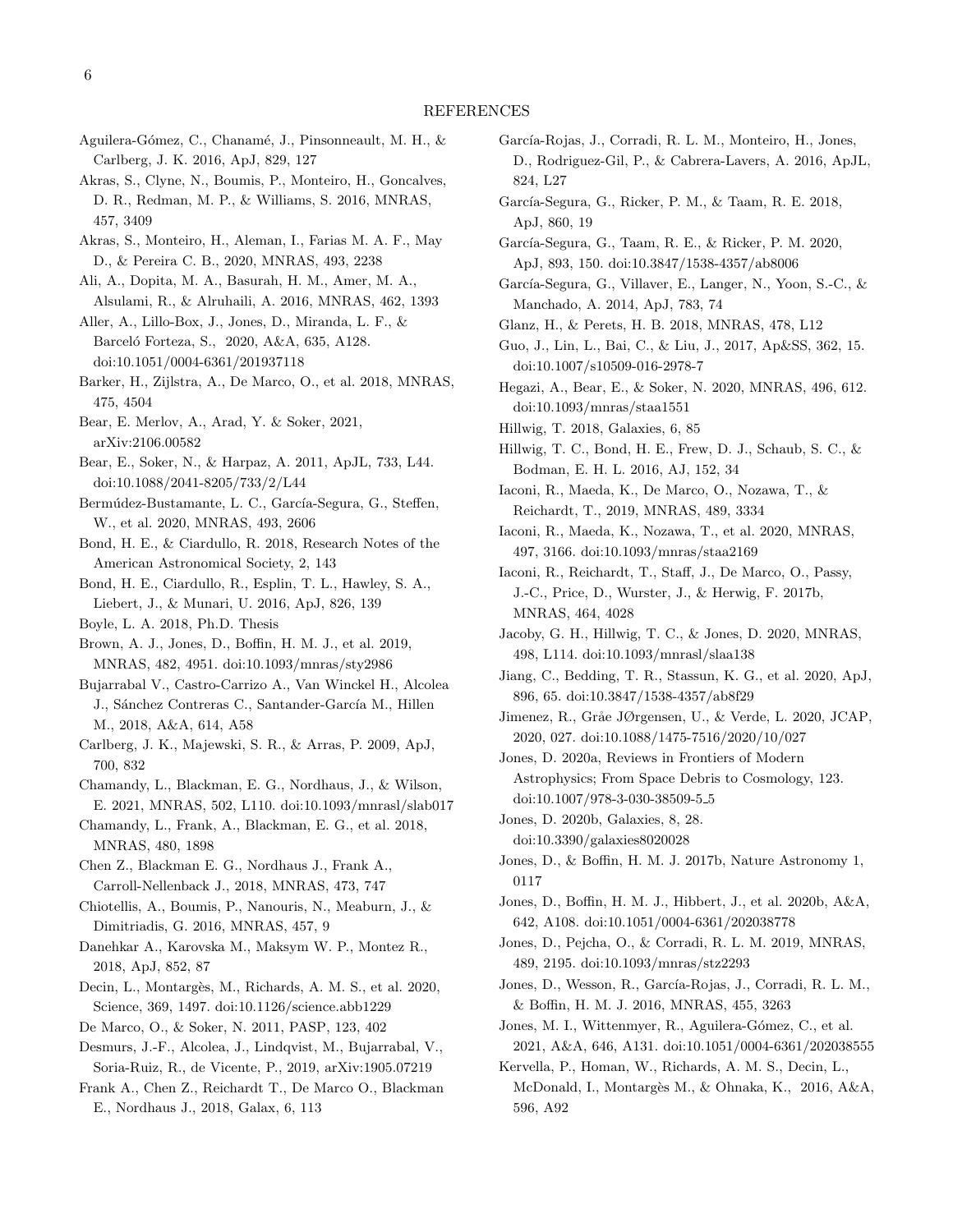- <span id="page-6-36"></span>Khouri, T., Vlemmings, W. H. T., Paladini, C., et al. 2020, A&A, 635, A200. doi:10.1051/0004-6361/201834618
- <span id="page-6-4"></span>Kim, H., Liu, S.-Y., & Taam, R. E. 2019, ApJS, 243, 35
- <span id="page-6-5"></span>Kővári, Z., Strassmeier, K. G., Oláh, K., et al. 2019, A&A, 624, A83
- <span id="page-6-22"></span>Kramer, M., Schneider, F. R. N., Ohlmann, S. T., Geier, S., Schaffenroth, V., Pakmor, R., & Röpke, F. K., 2020, A&A, 642, A97. doi:10.1051/0004-6361/202038702
- <span id="page-6-13"></span>Lagos, F., Schreiber, M. R., Zorotovic, M., Gänsicke, B. T., Ronco, M. P., & Hamers, A. S., 2021, MNRAS, 501, 676. doi:10.1093/mnras/staa3703
- <span id="page-6-32"></span>Leal-Ferreira, M. L., Vlemmings, W. H. T., Kemball, A., & Amiri, N., 2013, A&A, 554, A134
- <span id="page-6-14"></span>Livio, M., & Soker, N. 1988, ApJ, 329, 764
- <span id="page-6-54"></span>Lohev, N., Sabach, E., Gilkis, A., & Soker, N., 2019, MNRAS, 490, 9. doi:10.1093/mnras/stz2593
- <span id="page-6-25"></span>López-Cámara, D., De Colle, F., & Moreno Méndez, E. 2019, MNRAS, 482, 3646
- <span id="page-6-28"></span>Lopez-Camara, D., Moreno Mendez, E., & De Colle, F. 2020, MNRAS, 497, 2057. doi:10.1093/mnras/staa1983
- <span id="page-6-21"></span>MacLeod, M., Ostriker, E. C., & Stone, J. M. 2018a, ApJ, 863, 5. doi:10.3847/1538-4357/aacf08
- <span id="page-6-1"></span>MacLeod, M., Ostriker, E. C., & Stone, J. M. 2018b, ApJ, 868, 136 doi:10.3847/1538-4357/aae9eb
- <span id="page-6-0"></span>Madappatt, N., De Marco, O., & Villaver, E. 2016, MNRAS,
- <span id="page-6-40"></span><span id="page-6-2"></span>Massarotti, A. 2008, AJ, 135, 2287
- Miszalski B., Manick, R., Mikołajewska, J., Van Winckel, H., Iłkiewicz K., 2018, PASA, 35, e027
- <span id="page-6-6"></span>Miszalski B., Manick R., Van Winckel H., Mikołajewska J., 2019, MNRAS, 487, 1040
- <span id="page-6-8"></span>Munday, J., Jones, D., García-Rojas, J., et al. 2020, MNRAS, 498, 6005. doi:10.1093/mnras/staa2753
- <span id="page-6-42"></span>Mustill, A. J., & Villaver, E. 2012, ApJ, 761, 121
- <span id="page-6-19"></span>Nandez, J. L. A., Ivanova, N., & Lombardi, J. C., Jr. 2014, ApJ, 786, 39
- <span id="page-6-33"></span>Nordhaus, J., & Blackman, E. G. 2006, MNRAS, 370, 2004
- <span id="page-6-43"></span>Nordhaus, J., & Spiegel, D. S. 2013, MNRAS, 432, 500
- <span id="page-6-41"></span>Nordhaus, J., Spiegel, D. S., Ibgui, L., Goodman, J., & Burrows, A. 2010, MNRAS, 408, 631
- <span id="page-6-20"></span>Ohlmann, S. T., R¨opke, F. K., Pakmor, R., & Springel, V. 2016, ApJL, 816, L9
- <span id="page-6-7"></span>Orosz, G., G´omez, J. F., Imai, H., et al. 2019, MNRAS, 482, L40
- <span id="page-6-18"></span>Passy, J.-C., De Marco, O., Fryer, C. L., et al. 2012, ApJ, 744, 52
- <span id="page-6-48"></span>Paxton, B., Bildsten, L., Dotter, A., et al. 2011, ApJS, 192, 3
- <span id="page-6-49"></span>Paxton, B., Cantiello, M., Arras, P., et al. 2013, ApJS, 208, 4
- <span id="page-6-50"></span>Paxton, B., Marchant, P., Schwab, J., et al. 2015, ApJS, 220, 15
- <span id="page-6-51"></span>Paxton, B., Schwab, J., Bauer, E. B., et al. 2018, ApJS, 234, 34
- <span id="page-6-52"></span>Paxton, B., Smolec, R., Schwab, J., et al. 2019, ApJS, 243, 10, doi:10.3847/1538-4365/ab2241
- <span id="page-6-45"></span>Privitera, G., Meynet, G., Eggenberger, P., Vidotto, A. A., Villaver, E., & Bianda M., 2016b, A&A, 593, A128. doi:10.1051/0004-6361/201628758
- <span id="page-6-44"></span>Privitera, G., Meynet, G., Eggenberger, P., Vidotto, A. A., Villaver, E., & Bianda, M., 2016a, A&A, 591, A45. doi:10.1051/0004-6361/201528044
- <span id="page-6-47"></span>Rao, S., Meynet, G., Eggenberger, P., Haemmerlé, L., Privitera, G., Georgy, C., Ekström, S., et al., 2018, A&A, 618, A18. doi:10.1051/0004-6361/201833107
- <span id="page-6-15"></span>Rasio, F. A., & Livio, M. 1996, ApJ, 471, 366
- <span id="page-6-24"></span>Reichardt T. A., De Marco O., Iaconi R., Tout C. A., Price D. J., 2019, MNRAS, 484, 631
- <span id="page-6-17"></span>Ricker, P. M., & Taam, R. E. 2008, ApJL, 672, L41
- <span id="page-6-9"></span>Sabach, E., & Soker, N. 2018a, MNRAS, 473, 286
- <span id="page-6-10"></span>Sabach, E., & Soker, N. 2018b, MNRAS, 479, 2249
- <span id="page-6-3"></span>Sahai, R. 2018, Science with a Next Generation Very Large Array, 403
- <span id="page-6-11"></span>Salas, J. M., Naoz, S., Morris, M. R., & Stephan, A. P. 2019, MNRAS, 487, 3029. doi:10.1093/mnras/stz1515
- <span id="page-6-16"></span>Sandquist, E. L., Taam, R. E., Chen, X., Bodenheimer, P., & Burkert, A. 1998, ApJ, 500, 909
- <span id="page-6-12"></span>Schaffenroth, V., Barlow, B. N., Geier, S., et al. 2019, A&A, 630, A80
- <span id="page-6-53"></span>Schneider, J., Dedieu, C., Le Sidaner, P., Savalle, R., & Zolotukhin, I., 2011, A&A, 532, A79
- <span id="page-6-26"></span>Schreier, R., Hillel, S., & Soker, N. 2019, MNRAS, 490, 4748
- <span id="page-6-27"></span>Shiber, S., Iaconi, R., De Marco, O., Soker, N., 2019, MNRAS, 488, 5615
- <span id="page-6-39"></span>Siess, L., & Livio, M. 1999a, MNRAS, 304, 925
- <span id="page-6-23"></span>Soker, N. 1992a, ApJ, 386, 190
- <span id="page-6-37"></span><span id="page-6-30"></span>Soker, N. 1992b, ApJ, 389, 628
- Soker, N. 1993, ApJ, 417, 347
- <span id="page-6-38"></span>Soker, N. 1996, ApJL, 460, L53
- <span id="page-6-31"></span>Soker, N. 1998b, MNRAS, 299, 1242
- <span id="page-6-34"></span>Soker, N. 2000, Asymmetrical Planetary Nebulae II: From Origins to Microstructures, ASP Conference Series, Vol. 199. Edited by J. H. Kastner, N. Soker, and S. Rappaport., 199, 71
- <span id="page-6-35"></span>Soker, N. 2001a, Astrophysics and Space Science Library, 181
- <span id="page-6-29"></span>Soker, N. 2020, Galaxies, 8, 26. doi:10.3390/galaxies8010026
- <span id="page-6-46"></span>Staff, J. E., De Marco, O., Wood, P., Galaviz, P., & Passy, J.-C. 2016, MNRAS, 458, 832